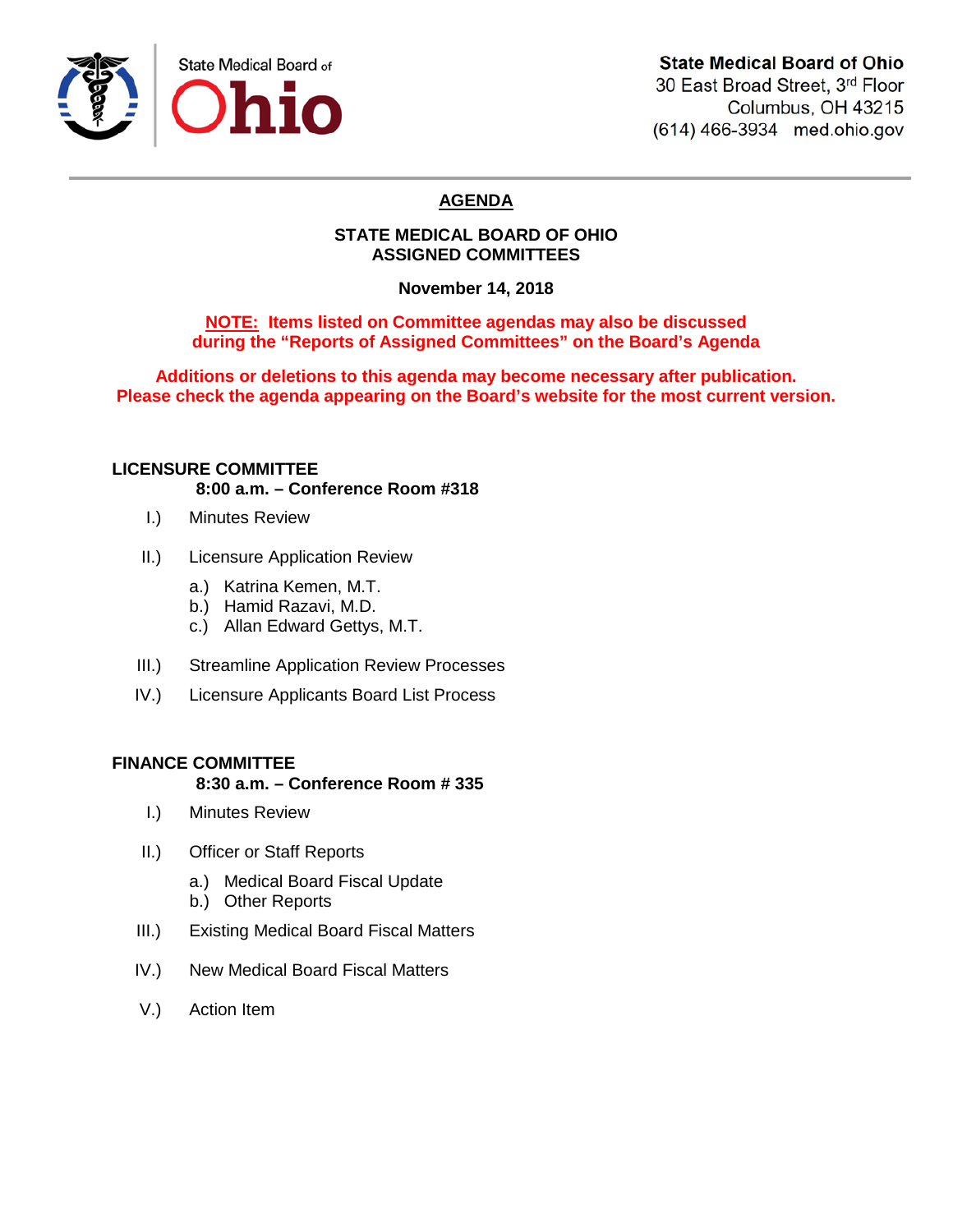#### **POLICY COMMITTEE**

#### **9:15 a.m. – Conference Room # 336**

- I.) Minutes Review
- II.) Legislative Update
- III.) Rule Review Update
- IV.) Rules for Pharmacy Consult Agreements
- V.) Review of Pharmacy Board Rules
	- a.) Protocols for Medication Administration
- VI.) Common Sense Initiative Anti-Trust Review of Dietetics Rules
- VII.) FDA Meeting Update

#### **IDC-10 CODE DATA REVIEW COMMITTEE Approximately 2:00 p.m. – Conference Room #336**

- I.) Minutes Review
- II.) Review of ICD-10 Data Set
	- a.) Discussion of New Condition Groups from Medicaid
	- b.) Opportunities for Immediate One-Day Supply and MED Guidance
- III.) Review of "Issuing a Valid Prescription" Document
- IV.) Communications Opportunities
	- a.) Guidance on One-Day Supply/MED Limits
	- b.) Condition Look-Up
- V.) Action Item Review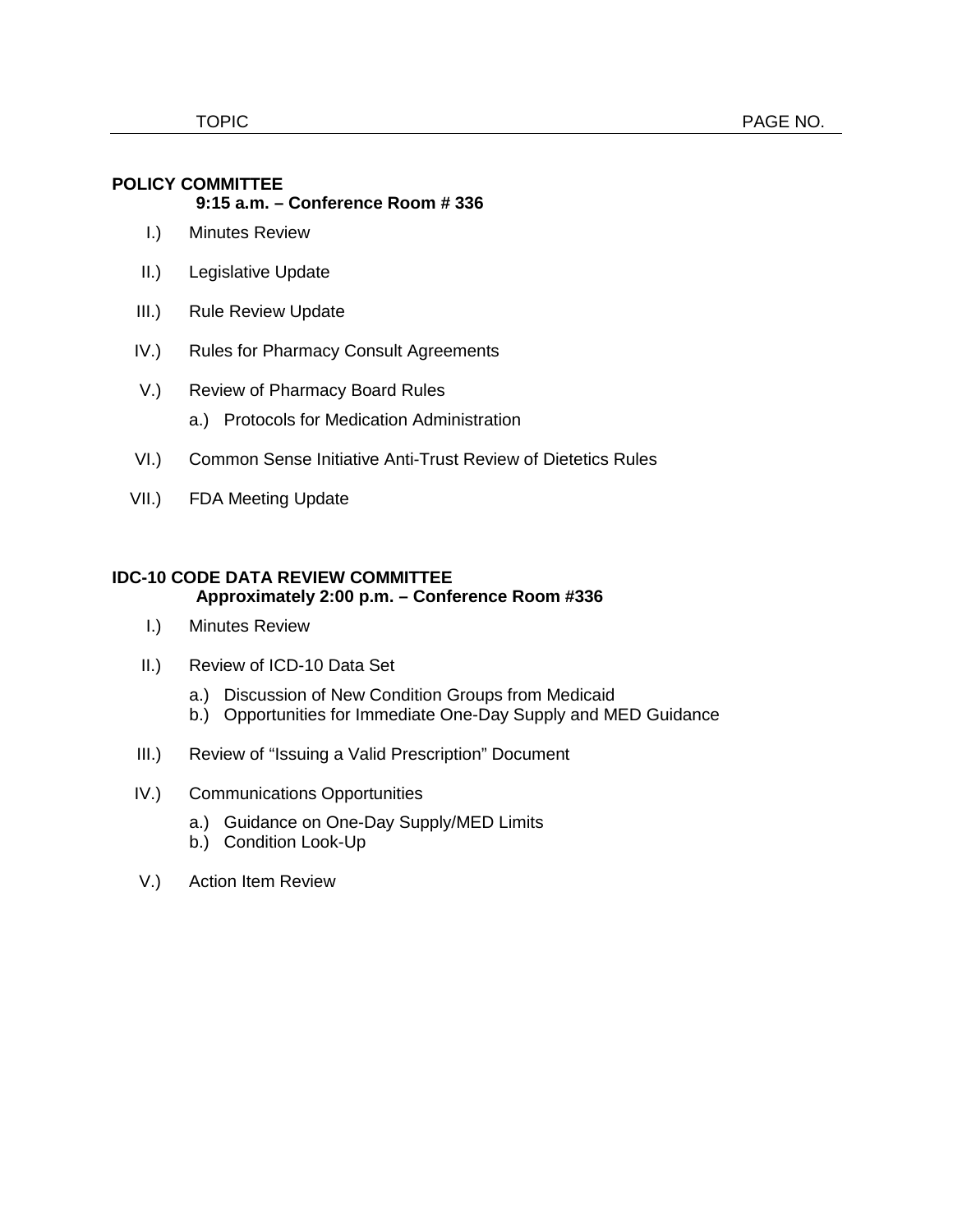

# **State Medical Board of Ohio**

30 East Broad Street, 3rd Floor Columbus, OH 43215 (614) 466-3934 med.ohio.gov

# **AGENDA**

James A. Rhodes State Office Tower 30 E. Broad St., Columbus, OH 43215, 3rd Floor November 14, 2018 – 10:00 a.m.

**NOTE: Additions to this agenda may become necessary. Please check the agenda appearing on the Board's website for the most current version.**

**Agenda items may be discussed out of order, at the discretion of the Board President.**

- I. ROLL CALL
- II. MINUTES REVIEW September 12, 2018 Board Meeting
- III. APPLICANTS FOR LICENSURE
	- a.) Physicians
	- b.) Allied Professionals
	- c.) Certificate to Recommend Medical Marijuana
	- d.) Cosmetic Therapy Examination Results
- IV. REPORTS AND RECOMMENDATIONS
	- a.) Jessica Alyse Carpenter (Akron, OH)
- V. PROPOSED FINDINGS AND PROPOSED ORDERS (none)
- VI. FINDINGS, ORDERS, AND JOURNAL ENTRIES (none)
- VII. EXECUTIVE SESSION I
- VIII. EXECUTIVE SESSION II
- IX. SETTLEMENT AGREEMENTS
- X. NOTICES OF OPPORTUNITY FOR HEARING, ORDERS OF SUMMARY SUSPENSION, ORDERS OF IMMEDIATE SUSPENSION, AND ORDERS OF AUTOMATIC SUSPENSION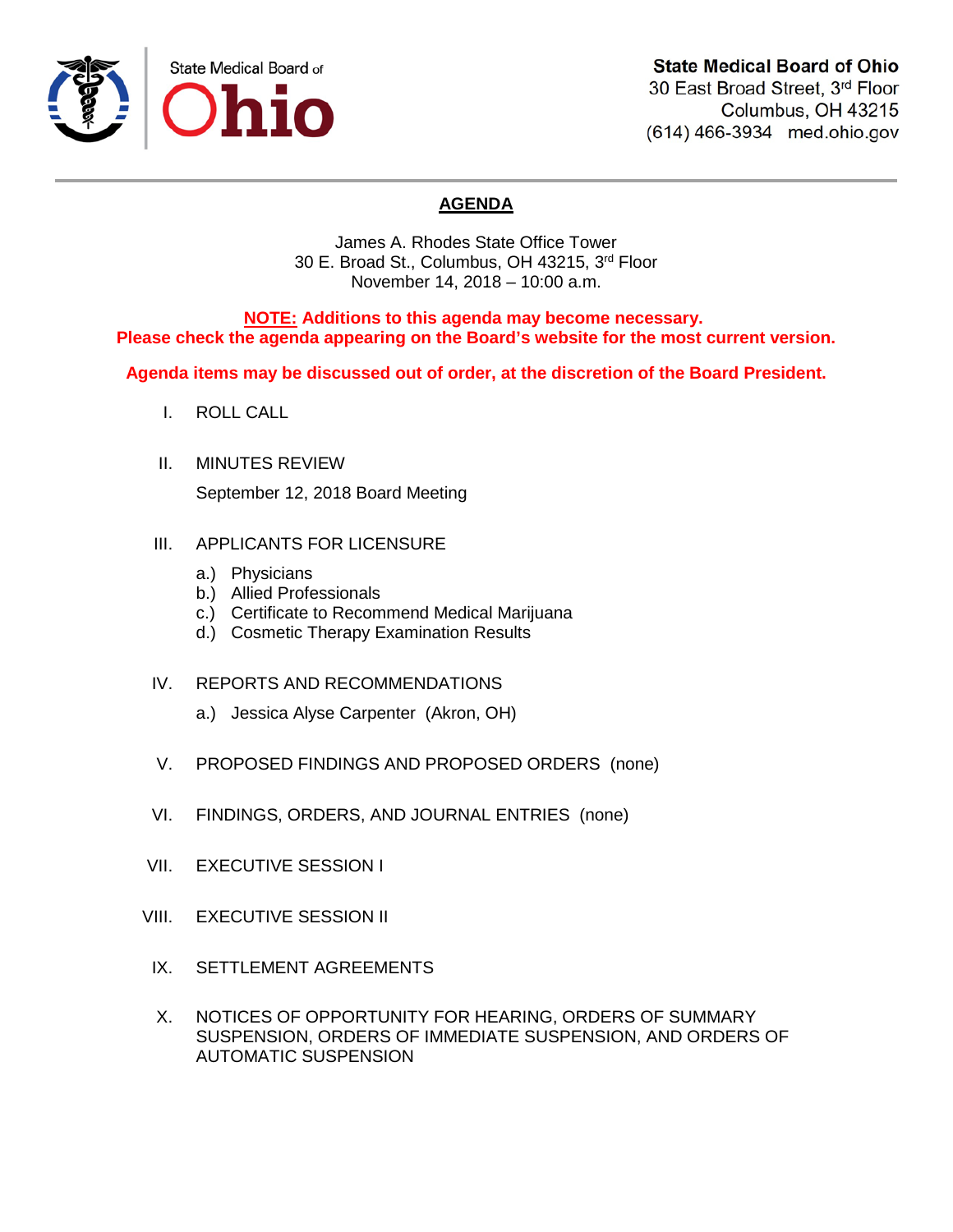### **BOARD AGENDA**

TOPIC **PAGE NO.** 

- XI. RULES & POLICIES
	- a.) Physician Assistant Rules for Final Adoption
	- b.) Proposed Limited Branch Rules
- XII. OPERATIONS REPORT
- XIII. PROPOSED BOARD MEETING DATES, 2020
- XIV. APPOINTMENT TO DIETETICS ADVISORY COUNCIL
- XV. RESPIRATORY CARE ADVISORY COUNCIL REPORT

### XVI. REPORTS BY ASSIGNED COMMITTEES

### **Finance Committee Report**

- a.) Officer or Staff Reports
	- i. Medical Board Fiscal Update
	- ii. Other Reports
- b.) Existing Medical Board Fiscal Matters
- c.) New Medical Board Fiscal Matters
- d.) Action Item Review

### **Policy Committee Report**

- a.) Legislative Update
- b.) Rule Review Update
- c.) Rules for Pharmacy Consult Agreements
- d.) Review of Pharmacy Board Rules
	- i. Protocols for Medication Administration
- e.) Common Sense Initiative Anti-Trust Review of Dietetics Rules
- f.) FDA Meeting Update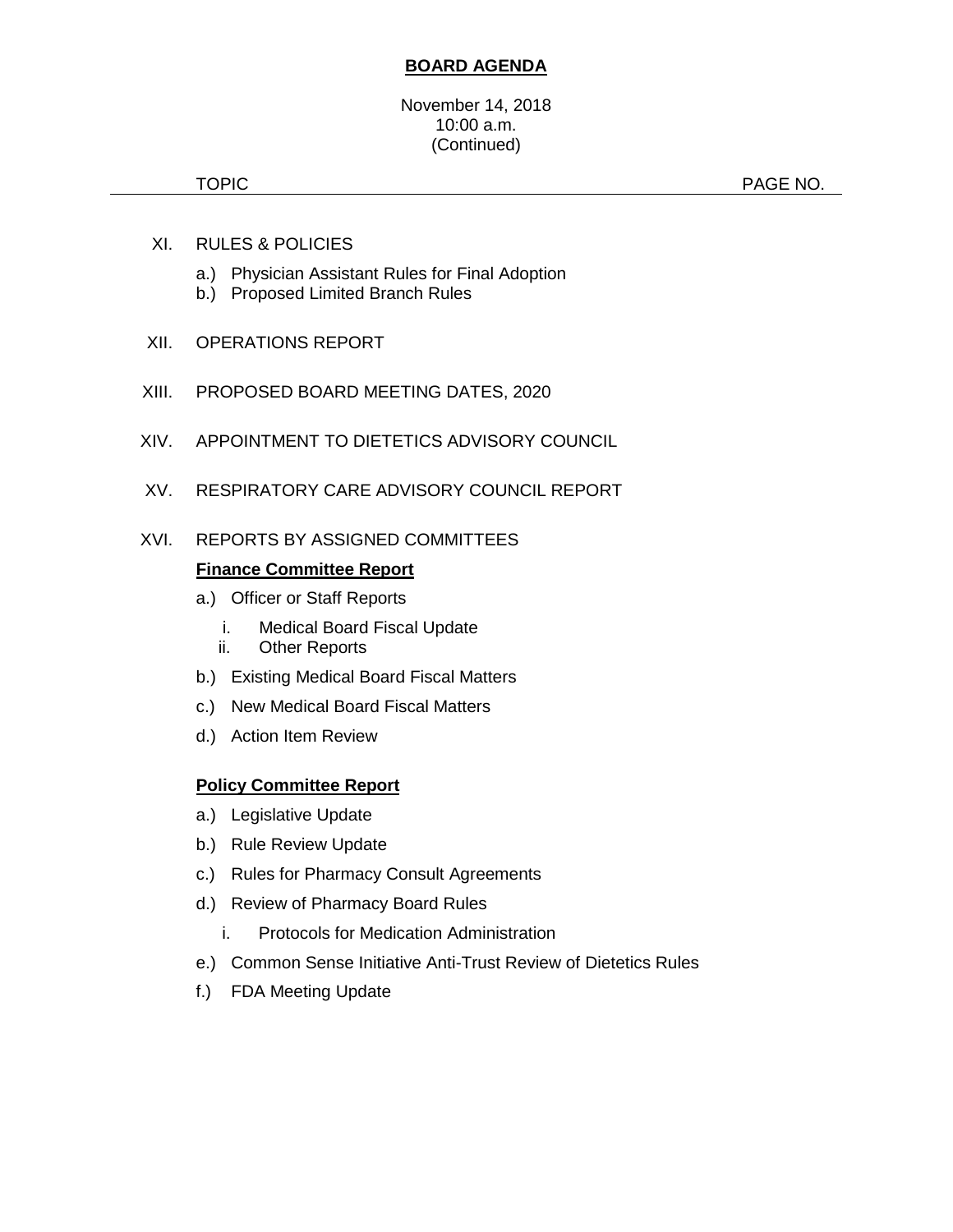### **BOARD AGENDA**

November 14, 2018 10:00 a.m. (Continued)

TOPIC **Example 2012 12:00 PAGE NO.** 

### XVI. REPORTS BY ASSIGNED COMMITTEES (con't)

### **Licensure Committee Report**

- a.) Licensure Application Review
	- i. Katrina Kemen, M.T.
	- ii. Hamid Razavi, M.D.
	- iii. Allan Edward Gettys, M.T.
- b.) Streamline Application Review Processes
- c.) Licensure Applicants Board List Process

### **Compliance Committee Report**

### **Medical Marijuana Expert Review Committee Report**

#### XVII. PROBATIONARY REQUESTS

- a.) Michael T. Bangert, M.D. (Jacksonville, FL)
- b.) Thomas G. Bering, M.D. (York, PA)
- c.) Courtney D. Bonner, D.O. (Cambridge, OH)
- d.) Regis P. Burlas, D.O. (Cumberland, RI)
- e.) Cari R. Corfman, M.T. (Sycamore, OH)
- f.) Ernest B. de Bourbon,III, M.D. (Dublin, OH)
- g.) Anshuli Gupta, M.D. (Columbus, OH)
- h.) Michael J. Howkins, D.O. (Cleveland, OH)
- i.) Mary Sackett, L.D. (Uniontown, OH)
- j.) Cyma Khalily, M.D. (Cincinnati, OH)
- k.) Julie Anne Krause, M.D. (Cincinnati, OH)
- l.) Michael J. Palma, M.D. (Seaford, NY)

#### XVIII. NON-DISCIPLINARY PROBATIONARY REQUESTS (none)

### XIX. NON-PROBATIONARY REQUESTS

- a.) Steven Mark Oyakawa, M.D. (Akron, OH)
- b.) Sherif A. Salma, M.D. (Highland Heights, OH)
- c.) Heather D. Strawbridge, M.D. (Columbiana, OH)
- XX. REINSTATEMENT REQUESTS (none)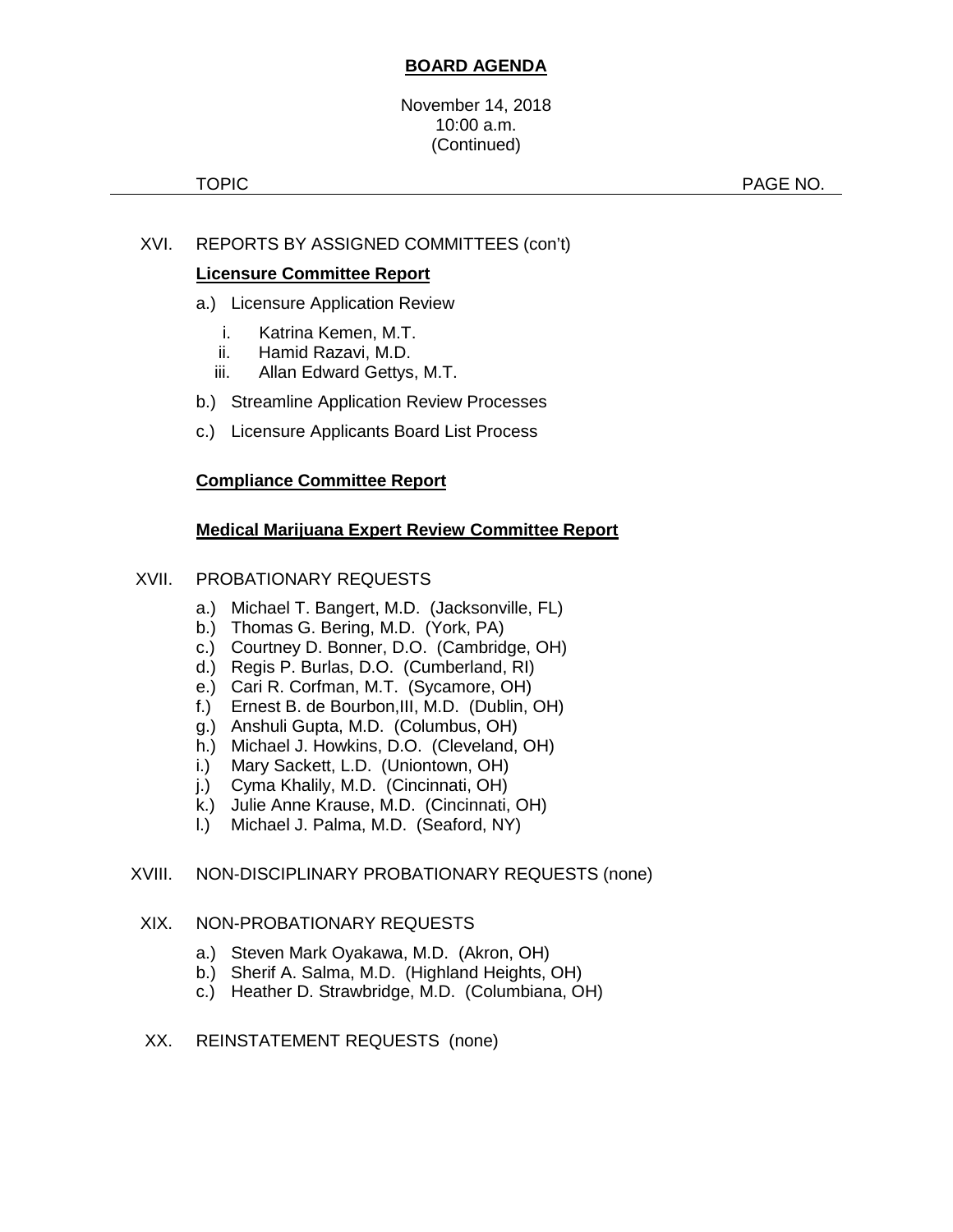### **BOARD AGENDA**

November 14, 2018 10:00 a.m. (Continued)

TOPIC **PAGE NO.** 

### XXI. FINAL PROBATIONARY APPEARANCES

Nicholas Atanasoff, D.O. (Lyndhurst, OH)

Dr. Atanasoff is appearing before the Board pursuant to his request for release from the terms of his October 9, 2013 Consent Agreement.

John R. Kerns, D.O. (Newark, OH)

Dr. Kerns is appearing before the Board pursuant to his request for release from the terms of his November 14, 2012 Consent Agreement.

Erik J. Kraenzler, M.D. (Brecksville, OH)

Dr. Kraenzler is appearing before the Board pursuant to his request for release from the terms of his November 13, 2013 Consent Agreement.

Charles W. Reyes, M.D. (Belpre, OH)

Dr. Reyes is appearing before the Board pursuant to his request for release from the terms of his August 14, 2013 Consent Agreement.

XXII. PRESENTATION BY SHAWN RYAN, M.D., M.B.A., F.A.S.A.M. PRESIDENT OF THE OHIO SOCIETY OF ADDICTION MEDICINE